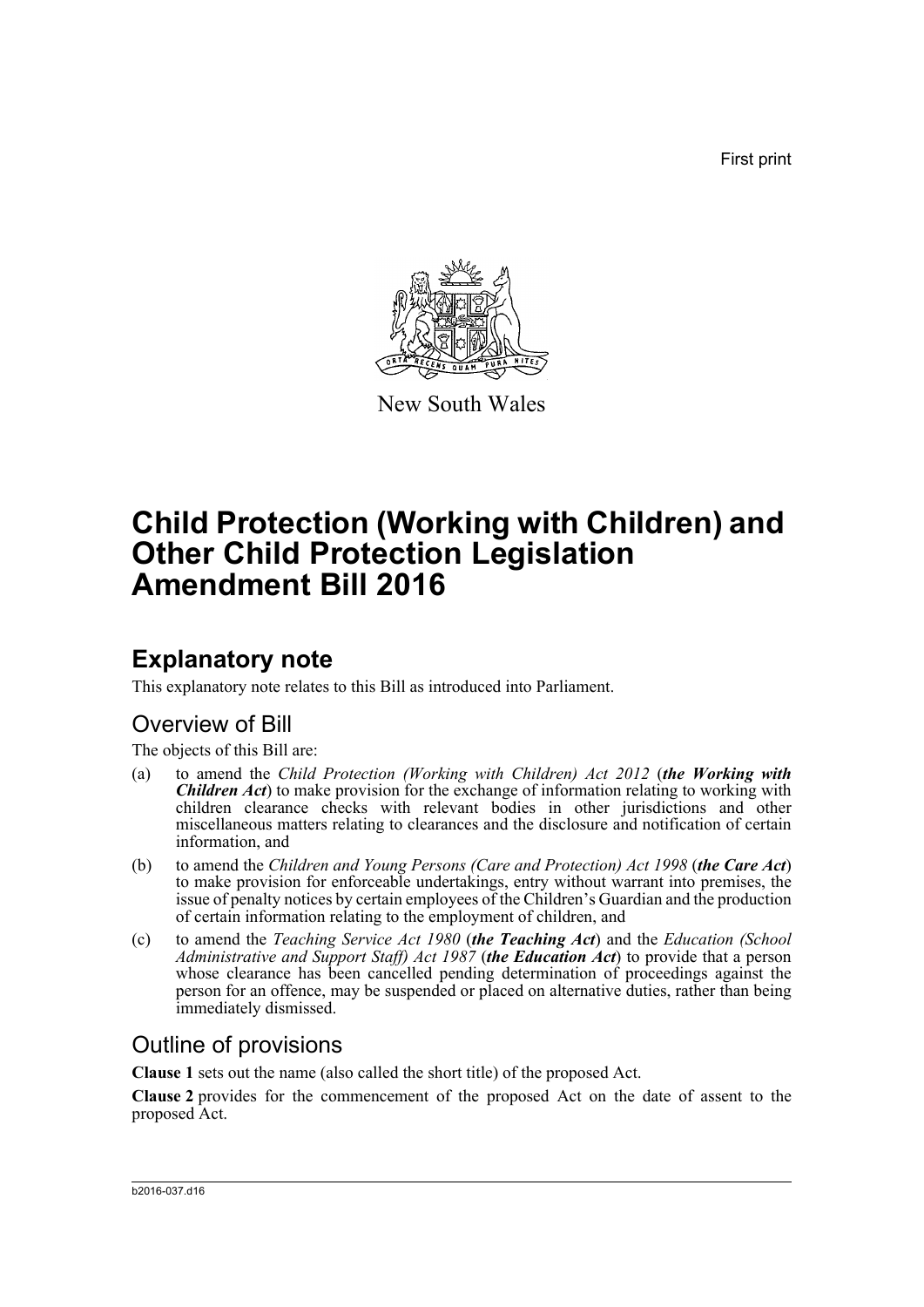Child Protection (Working with Children) and Other Child Protection Legislation Amendment Bill 2016 [NSW] Explanatory note

## **Schedule 1 Amendment of Child Protection (Working with Children) Act 2012 No 51**

**Schedule 1 [4]** amends section 16 of the Working with Children Act to provide that the Children's Guardian may cancel a clearance if the holder of the clearance fails, without reasonable excuse, to provide further information in relation to the clearance within 3 months of the Children's Guardian requesting the information in accordance with that section.

**Schedule 1 [5]** substitutes section 24 of the Working with Children Act to require that the holder of a clearance obtain the consent of the Children's Guardian before surrendering the clearance. The Children's Guardian must not consent to the surrender of a clearance if the Children's Guardian is of the opinion that it is likely that there is a risk to the safety of children if the holder were to engage in child-related work.

**Schedule 1 [6]** makes it clear that a person, whose clearance has been cancelled on the grounds that proceedings have commenced against the person for an offence, is not entitled to make an application for a review or enabling order under Part 4 of the Working with Children Act.

**Schedule 1 [7] and [8]** amend section 26 (2) of the Working with Children Act to make it clear that a person satisfies the requirements of that provision if they are convicted of an offence in another jurisdiction that would constitute an offence referred to in section 26 (1) of that Act and an order that is equivalent to an order referred to in section 26 (2) of that Act is imposed on the person by a court in another jurisdiction.

**Schedule 1 [9] and [10]** amend sections 27 and 28, respectively, of the Working with Children Act to make it clear that a person whose clearance has been cancelled (because the person is a disqualified person or otherwise) is entitled to apply for an administrative review of the decision to cancel the clearance or for an enabling order only if the clearance was cancelled under section 23 of that Act.

**Schedule 1 [12]** amends section 35 of the Working with Children Act to require the notification of findings of misconduct involving children made by a reporting body before 3 July 1995 if a person holding a key position in the organisation has knowledge of a finding made by the organisation. However, a reporting body and a person holding a key position is not required to review or to seek out records created before 3 July 1995, otherwise than in accordance with a direction given by the Children's Guardian. **Schedule 1 [1] and [2]** move the current definition of *key position* from section 9B of the Working with Children Act to section 5 of that Act.

**Schedule 1 [13]** inserts proposed section 36A to provide for the exchange of certain working with children check information with bodies that grant working with children check clearances in other jurisdictions, provided that the exchange is in accordance with protocols made by the Minister in consultation with the Privacy Commissioner. **Schedule 1 [3] and [11]** make it clear that information obtained under proposed section 36A may be considered in determining applications.

**Schedule 1 [14]** amends section 45 of the Working with Children Act to provide that if a worker has consented to the disclosure to an agency prescribed by the regulations of information indicating that a criminal record check did not disclose any criminal record in relation to the worker, the Children's Guardian may, at the time of the verification of the worker, disclose that information to the Secretary of the agency.

**Schedule 1 [15]** makes it an offence to knowingly make a statement or furnish information that is false or misleading in relation to an application or inquiry made under the Working with Children Act. This offence is equivalent to the offence in section 253 of the *Children and Young Persons (Care and Protection) Act 1998*.

**Schedule 1 [16]** substitutes clause 16 of Schedule 3 to the Working with Children Act to make it clear that sections 15 and 30 of the Working with Children Act do not apply to an application for a clearance made by a person before 2 November 2015 or to an administrative review of a decision to refuse that application.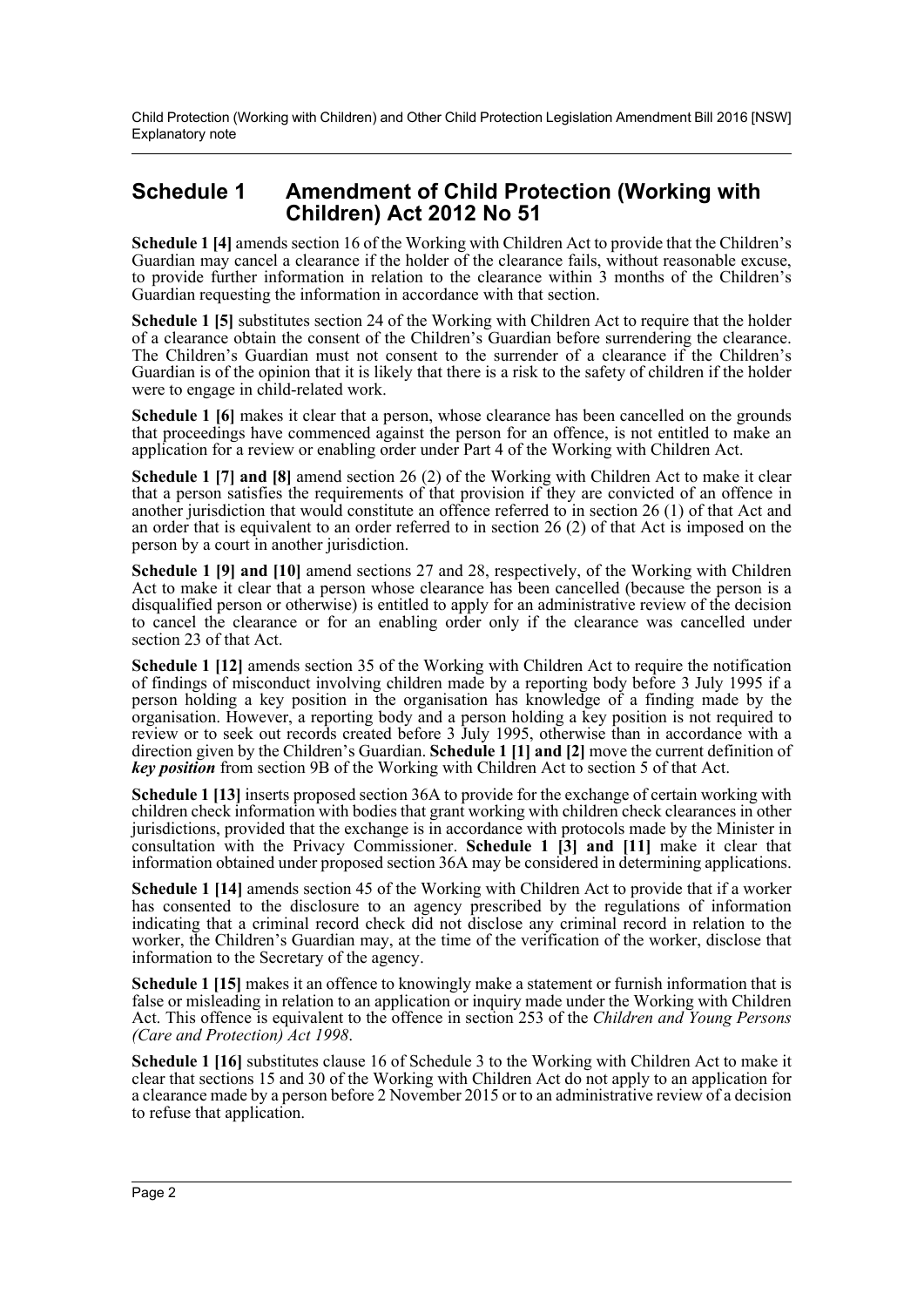Child Protection (Working with Children) and Other Child Protection Legislation Amendment Bill 2016 [NSW] Explanatory note

**Schedule 1 [17]** inserts a number of savings and transitional provisions consequent on the amendments made to the Working with Children Act by the proposed Act.

## **Schedule 2 Amendment of Children and Young Persons (Care and Protection) Act 1998 No 157**

**Schedule 2 [1]** inserts proposed sections 226A and 226B into the Care Act. Proposed section 226A provides that the Children's Guardian may accept a written undertaking (including an undertaking to carry out a restorative justice activity) by a person in connection with a matter in relation to which the Children's Guardian has a function under the Care Act. The Children's Guardian may apply to the Supreme Court for an order under proposed section 226A if the Children's Guardian considers that the person who gave the undertaking has breached any of its terms. Proposed section 226B enables the Children's Guardian, by notice in writing, to request that a person provide information (including documents) relevant to the exercise of its functions relating to the employment of children. A notice may be given for the purpose of preparing submissions to the Supreme Court under the Care Act or investigating a complaint relating to the employment of children.

**Schedule 2 [2]** inserts proposed section 236A into the Care Act to enable the Children's Guardian to enter and inspect any premises (other than a dwelling) that the Children's Guardian reasonably suspects is a place at which a person is employing a child in contravention of Chapter 13 of the Care Act.

**Schedule 2 [3]** amends section 259A of the Care Act to provide that an employee of the Office of the Children's Guardian may be authorised in writing by the Children's Guardian to serve penalty notices under that section.

## **Schedule 3 Amendment of Teaching Service Act 1980 No 23**

Part 4B of the Teaching Act provides for the immediate dismissal from the Teaching Service of an officer or temporary employee who is or becomes an unauthorised person and who is employed in child-related work.

**Schedule 3 [3]** amends the definition of *unauthorised person* in section 93R to provide that a person, whose clearance is cancelled pending determination of proceedings against the person for an offence (a *charged person*), is not an unauthorised person for the purposes of Part 4B of the Teaching Act. However, a charged person becomes an unauthorised person on the person being convicted of an offence specified in Schedule 2 to the Working with Children Act. **Schedule 3 [2]** inserts a definition of *charged person*.

**Schedule 3 [1]** amends section 93L of the Teaching Act to provide that the Secretary may suspend an officer from duty if the officer is a charged person.

**Schedule 3 [4]** amends section 93W of the Teaching Act to require that a person is entitled to be reinstated or re-employed to their position only if they have obtained a clearance within 12 months of being dismissed under section 93T of that Act.

**Schedule 3 [5]** inserts proposed Part 6 of Schedule 3 to the Teaching Act to enable the Secretary to reinstate a person in, or re-employ a person to, the Teaching Service if that person was dismissed, before the commencement of the proposed Act, under section 93T of the Teaching Act because the person's clearance was cancelled as a consequence of the commencement of proceedings against the person in relation to an offence (a *dismissed person*). The Secretary must not reinstate or re-employ a dismissed person if the person is an unauthorised person (within the meaning of Part 4B, as amended by the proposed Act).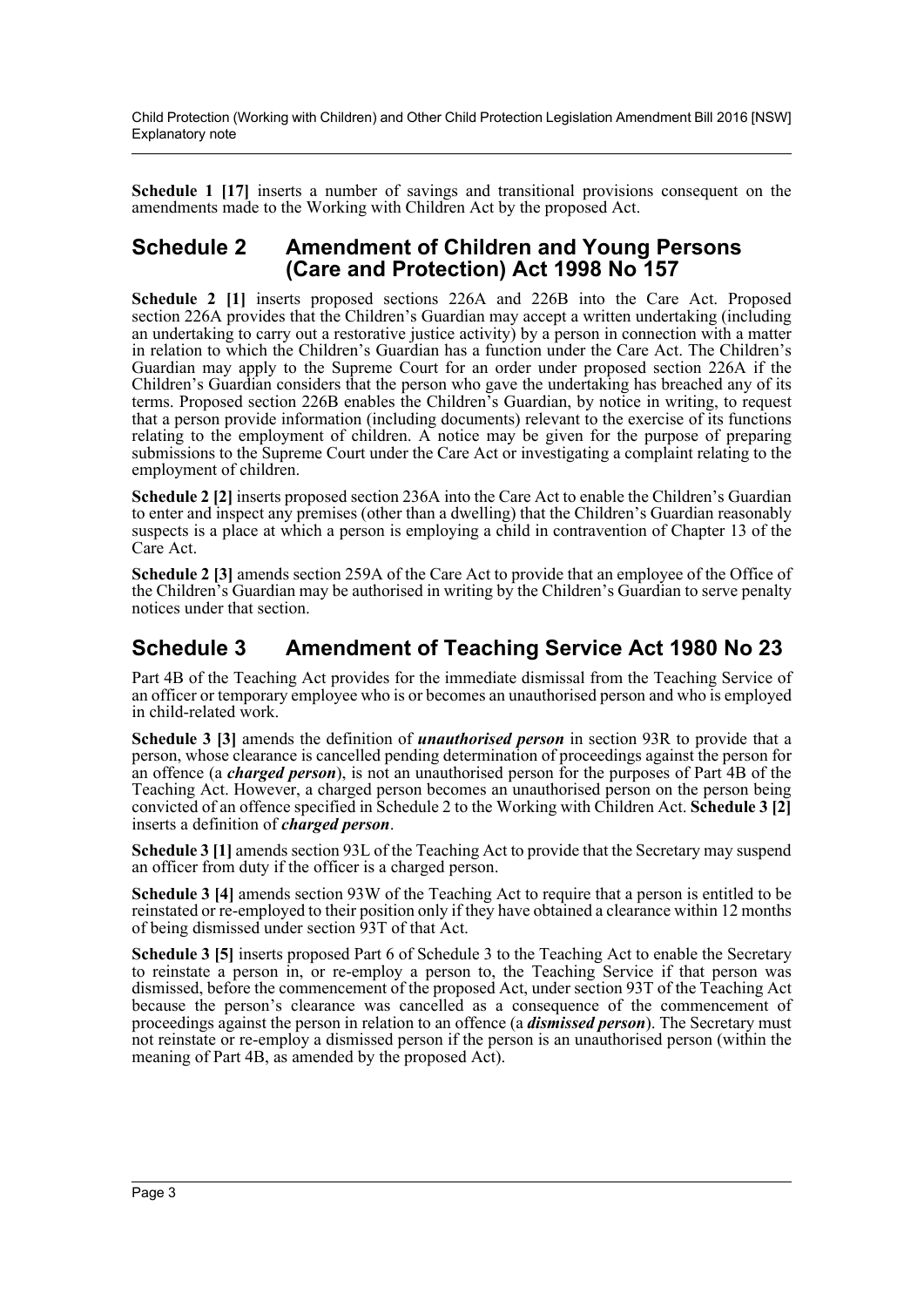Child Protection (Working with Children) and Other Child Protection Legislation Amendment Bill 2016 [NSW] Explanatory note

## **Schedule 4 Amendment of Education (School Administrative and Support Staff) Act 1987 No 240**

Part 6A of the Education Act provides for the immediate dismissal from the Department of Education of a permanent or temporary employee who is or becomes an unauthorised person and who is employed in child-related work.

**Schedule 4 [3]** amends the definition of *unauthorised person* in section 32I of the Education Act to provide that a person, whose clearance is cancelled pending determination of proceedings against the person for an offence (a *charged person*), is not an unauthorised person for the purposes of Part 6A of the Education Act. However, a charged person becomes an unauthorised person on the person being convicted of an offence specified in Schedule 2 to the Working with Children Act. **Schedule 4 [2]** inserts a definition of *charged person*.

**Schedule 4 [1]** amends section 32D of the Education Act to provide that the Secretary may suspend an employee from duty if the employee is a charged person.

**Schedule 4 [4]** amends section 32N of the Education Act to require that a person is entitled to be reinstated or re-employed to their position only if they have obtained a clearance within 12 months of being dismissed under section 32K of that Act.

**Schedule 4 [5]** inserts proposed Part 3 of Schedule 1 to the Education Act to enable the Secretary to reinstate a person in, or re-employ a person to, the Department if that person was dismissed, before the commencement of the proposed Act, under section 32K of the Education Act because the person's clearance was cancelled as a consequence of the commencement of proceedings against the person in relation to an offence (a *dismissed person*). The Secretary must not reinstate or re-employ a dismissed person if the person is an unauthorised person (within the meaning of Part 6A, as amended by the proposed Act).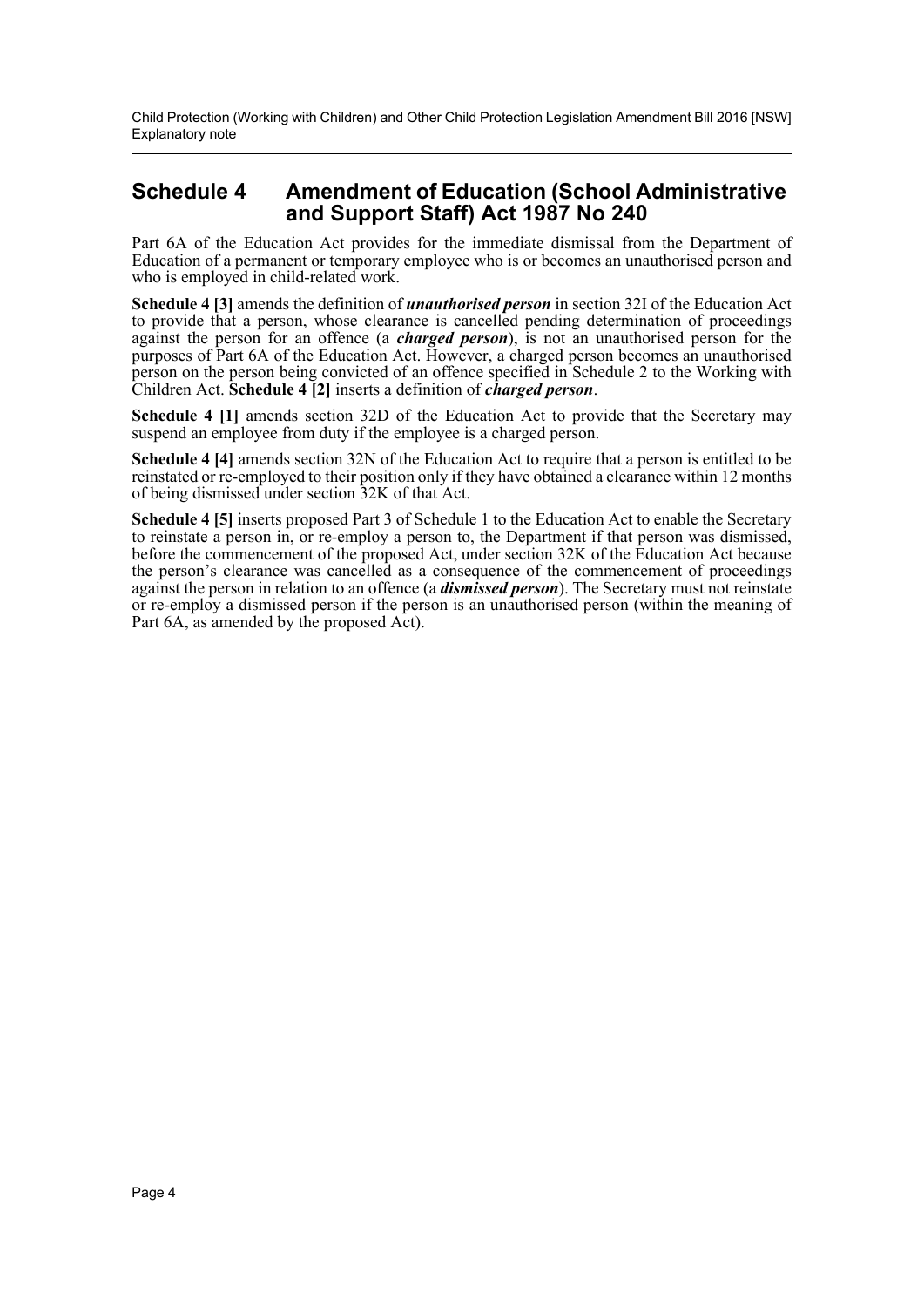First print



New South Wales

# **Child Protection (Working with Children) and Other Child Protection Legislation Amendment Bill 2016**

## **Contents**

|                   |   |                                                                                            | Page |
|-------------------|---|--------------------------------------------------------------------------------------------|------|
|                   |   | Name of Act                                                                                | 2    |
|                   | 2 | Commencement                                                                               | 2    |
| <b>Schedule 1</b> |   | Amendment of Child Protection (Working with Children) Act 2012<br>No 51                    | 3    |
| Schedule 2        |   | Amendment of Children and Young Persons (Care and Protection)<br>Act 1998 No 157           | 7    |
| Schedule 3        |   | <b>Amendment of Teaching Service Act 1980 No 23</b>                                        | 9    |
| Schedule 4        |   | <b>Amendment of Education (School Administrative and Support</b><br>Staff) Act 1987 No 240 | 11   |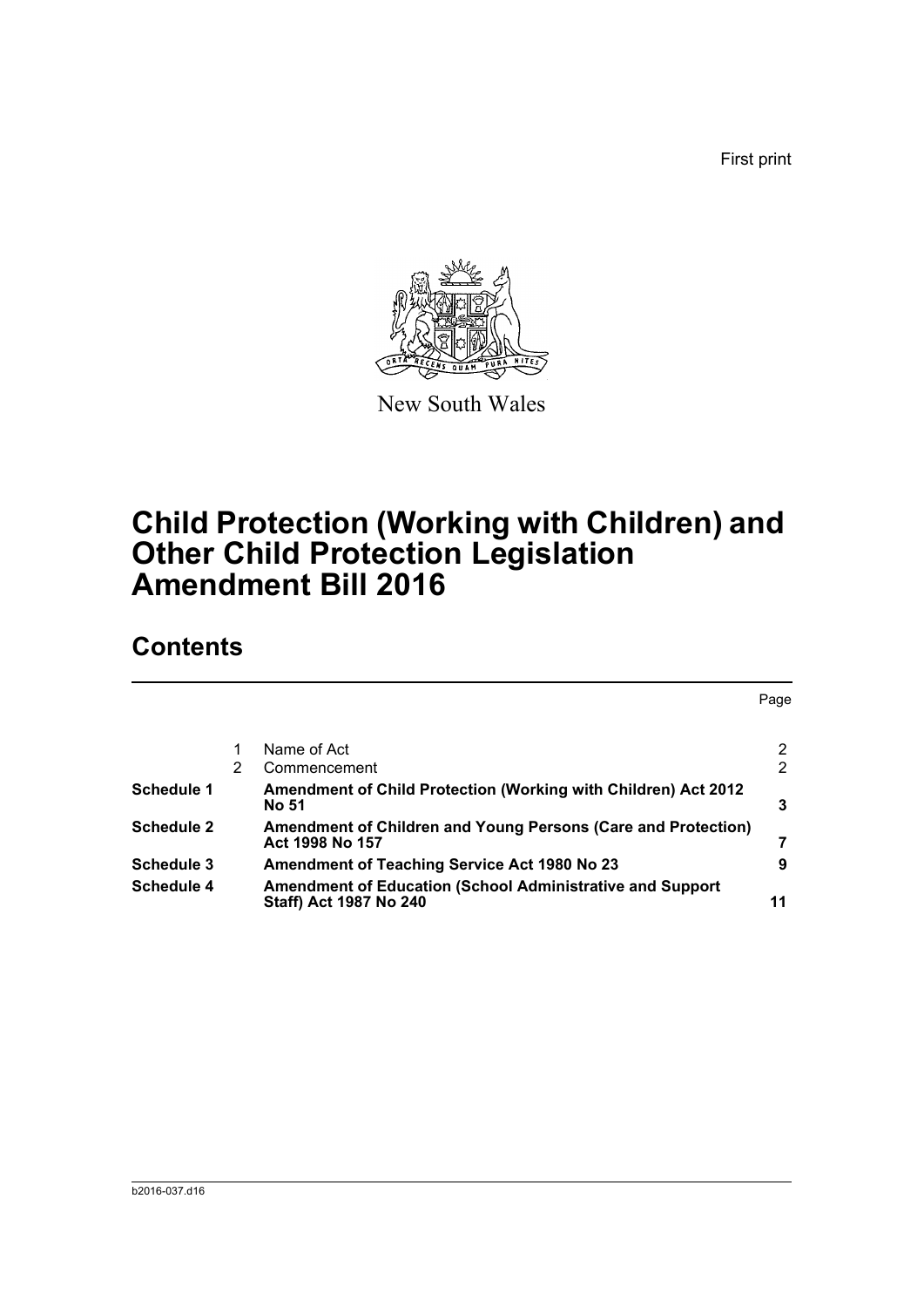

New South Wales

# **Child Protection (Working with Children) and Other Child Protection Legislation Amendment Bill 2016**

No , 2016

### **A Bill for**

An Act to amend the *Child Protection (Working with Children) Act 2012* and the *Children and Young Persons (Care and Protection) Act 1998* and other Acts with respect to working with children clearance checks and the employment of children; and for other purposes.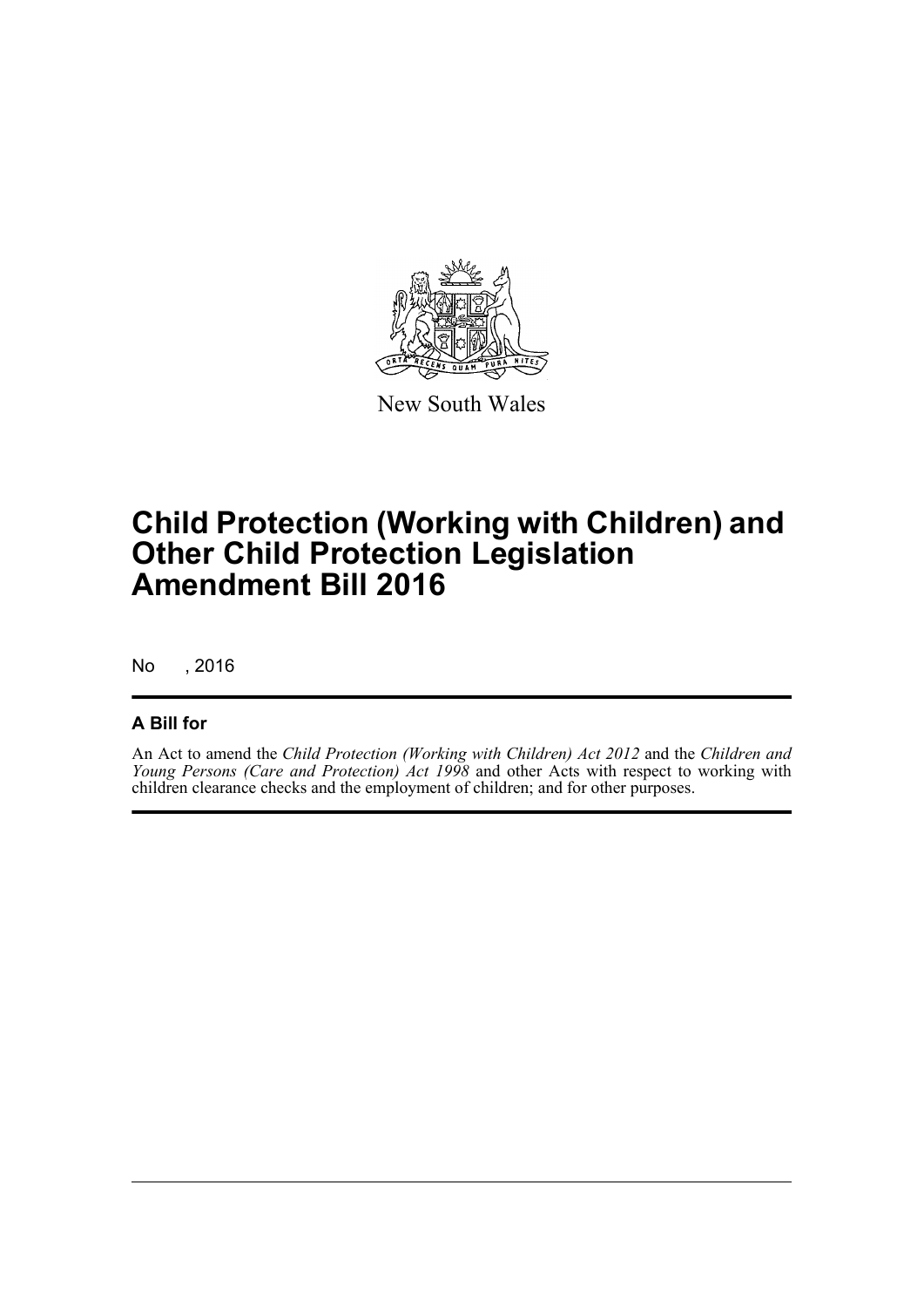Child Protection (Working with Children) and Other Child Protection Legislation Amendment Bill 2016 [NSW]

<span id="page-6-1"></span><span id="page-6-0"></span>

| The Legislature of New South Wales enacts: |                                                                                                                        |                     |  |  |
|--------------------------------------------|------------------------------------------------------------------------------------------------------------------------|---------------------|--|--|
|                                            | Name of Act                                                                                                            | $\overline{c}$      |  |  |
|                                            | This Act is the Child Protection (Working with Children) and Other Child Protection<br>Legislation Amendment Act 2016. | 3<br>$\overline{4}$ |  |  |
|                                            | <b>Commencement</b>                                                                                                    | 5                   |  |  |
|                                            | This Act commences on the date of assent to this Act.                                                                  | 6                   |  |  |
|                                            |                                                                                                                        |                     |  |  |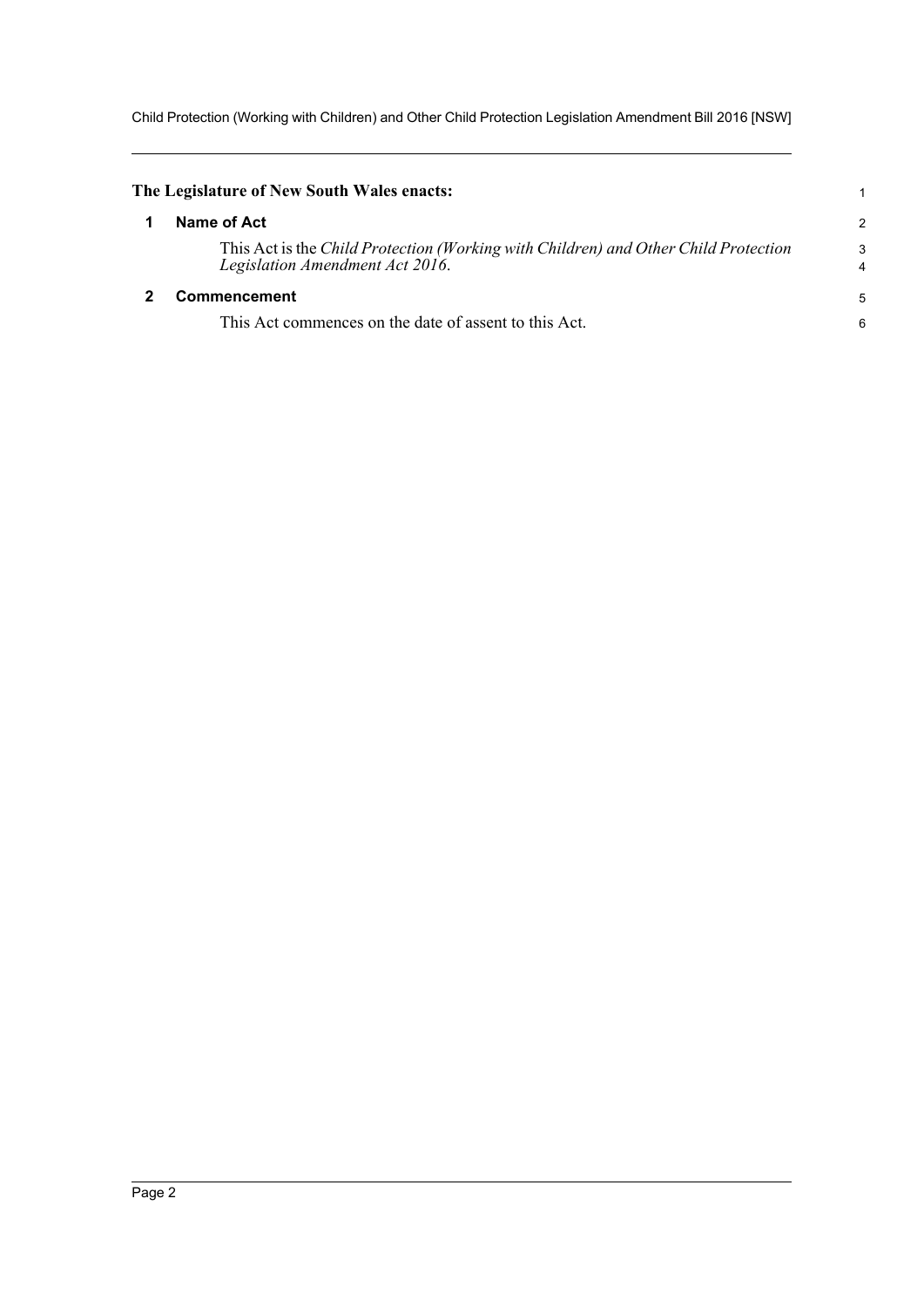<span id="page-7-0"></span>

| <b>Schedule 1</b> |                                                   | <b>Amendment of Child Protection (Working with</b><br>Children) Act 2012 No 51                                                                                                                                                                                                                       |                      |  |  |  |
|-------------------|---------------------------------------------------|------------------------------------------------------------------------------------------------------------------------------------------------------------------------------------------------------------------------------------------------------------------------------------------------------|----------------------|--|--|--|
| [1]               |                                                   | <b>Section 5 Definitions</b>                                                                                                                                                                                                                                                                         | 3                    |  |  |  |
|                   |                                                   | Insert in alphabetical order in section $5(1)$ :                                                                                                                                                                                                                                                     | 4                    |  |  |  |
|                   |                                                   | <b>key position</b> , in an organisation, means each of the following:                                                                                                                                                                                                                               | 5                    |  |  |  |
|                   |                                                   | the chief executive of the organisation,<br>(a)                                                                                                                                                                                                                                                      | 6                    |  |  |  |
|                   |                                                   | the principal officer—if the organisation is a designated agency, a<br>(b)<br>registered agency or an accredited adoption service provider,                                                                                                                                                          | 7<br>8               |  |  |  |
|                   |                                                   | any other position in the organisation that is of a kind prescribed by the<br>(c)<br>regulations.                                                                                                                                                                                                    | 9<br>10              |  |  |  |
| [2]               | clearance                                         | Section 9B Governing body to ensure persons appointed to key positions hold                                                                                                                                                                                                                          | 11<br>12             |  |  |  |
|                   | Omit section 9B (1).                              |                                                                                                                                                                                                                                                                                                      | 13                   |  |  |  |
| [3]               |                                                   | Section 15 Assessment of applicants and holders                                                                                                                                                                                                                                                      | 14                   |  |  |  |
|                   |                                                   | Insert after section 15 (4) (j):                                                                                                                                                                                                                                                                     | 15                   |  |  |  |
|                   |                                                   | (i1)<br>any relevant information in relation to the person that was obtained in<br>accordance with section 36A,                                                                                                                                                                                      | 16<br>17             |  |  |  |
| [4]               | Section 16 Request for further information        |                                                                                                                                                                                                                                                                                                      |                      |  |  |  |
|                   | Omit section 16 $(2)$ and $(3)$ . Insert instead: |                                                                                                                                                                                                                                                                                                      |                      |  |  |  |
|                   | (2)                                               | The Children's Guardian may terminate an application for a clearance or<br>cancel a clearance if the applicant or holder fails, without reasonable excuse,<br>to provide further information within 3 months of the request being made and<br>the Children's Guardian has not withdrawn the request. | 20<br>21<br>22<br>23 |  |  |  |
|                   | (3)                                               | The Children's Guardian must:                                                                                                                                                                                                                                                                        | 24                   |  |  |  |
|                   |                                                   | as soon as practicable after terminating an application, give written<br>(a)<br>notice of that termination to the applicant and to each person that the<br>Children's Guardian reasonably believes to be a notifiable person in<br>relation to the applicant, or                                     | 25<br>26<br>27<br>28 |  |  |  |
|                   |                                                   | as soon as practicable after cancelling a clearance, give written notice<br>(b)<br>of that cancellation to the holder of the clearance and to each person that<br>the Children's Guardian reasonably believes to be a notifiable person in<br>relation to the holder of the clearance.               | 29<br>30<br>31<br>32 |  |  |  |
| [5]               | <b>Section 24</b>                                 |                                                                                                                                                                                                                                                                                                      | 33                   |  |  |  |
|                   | Omit the section. Insert instead:                 |                                                                                                                                                                                                                                                                                                      |                      |  |  |  |
|                   | 24                                                | <b>Surrender of clearances</b>                                                                                                                                                                                                                                                                       | 35                   |  |  |  |
|                   | (1)                                               | The holder of a working with children check clearance may, with the consent<br>of the Children's Guardian, surrender the clearance at any time.                                                                                                                                                      | 36<br>37             |  |  |  |
|                   | (2)                                               | The Children's Guardian must not consent to the surrender of a clearance if the<br>Children's Guardian is of the opinion that it is likely that there is a risk to the<br>safety of children if the holder were to engage in child-related work.                                                     | 38<br>39<br>40       |  |  |  |
|                   | (3)                                               | The Children's Guardian must, as soon as practicable after consenting to the<br>surrender of a clearance, cancel the clearance and give written notice of that                                                                                                                                       | 41<br>42             |  |  |  |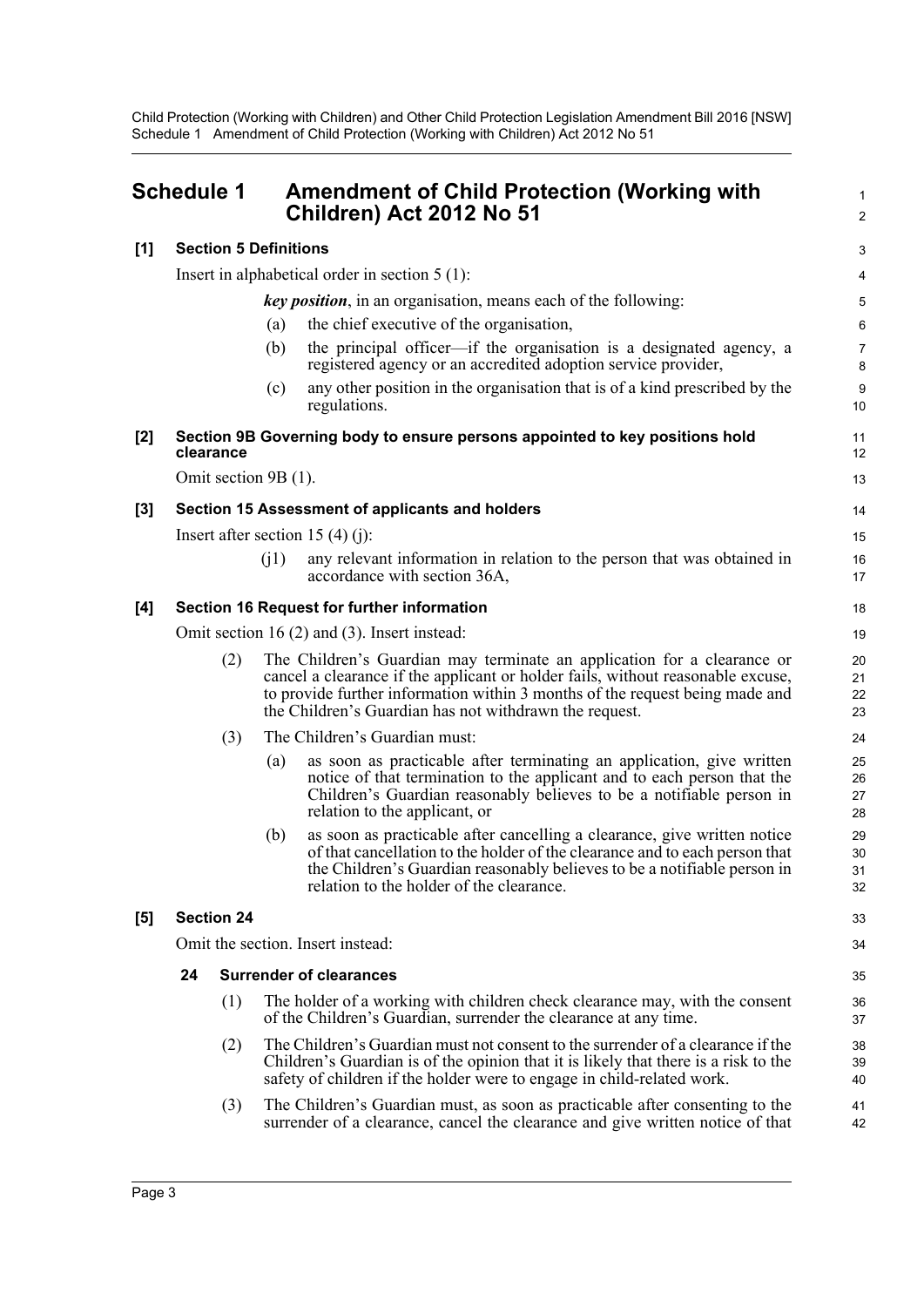|        |                                  |      | cancellation to each person that the Children's Guardian reasonably believes<br>to be a notifiable person in relation to the holder of the clearance.                                                            | $\mathbf{1}$<br>2            |
|--------|----------------------------------|------|------------------------------------------------------------------------------------------------------------------------------------------------------------------------------------------------------------------|------------------------------|
| [6]    |                                  |      | Section 26 Persons not entitled to apply for review or enabling order                                                                                                                                            | 3                            |
|        |                                  |      | Insert ", or whose working with children check clearance has been cancelled," after<br>"refused" in section $26(1)(c)$ .                                                                                         | $\overline{\mathbf{4}}$<br>5 |
| [7]    | Section 26 (2) (b)               |      |                                                                                                                                                                                                                  | 6                            |
|        |                                  |      | Insert "(including any equivalent orders made by a court of a jurisdiction other than this<br>State (including jurisdictions outside Australia))" after "the following orders".                                  | $\overline{7}$<br>8          |
| [8]    | Section 26 (2) (c)               |      |                                                                                                                                                                                                                  | 9                            |
|        |                                  |      | Insert "(or a corresponding prohibition order under section 19 of that Act)" after "2004".                                                                                                                       | 10                           |
| [9]    |                                  |      | Section 27 Applications to Civil and Administrative Tribunal for administrative<br>reviews of clearance decisions                                                                                                | 11<br>12                     |
|        |                                  |      | Insert "under section 23" after "Children's Guardian" in section 27 (2).                                                                                                                                         | 13                           |
| [10]   |                                  |      | Section 28 Orders relating to disqualified and ineligible persons                                                                                                                                                | 14                           |
|        |                                  |      | Insert "under section 23" after "cancelled" in section 28 (3) (b).                                                                                                                                               | 15                           |
| $[11]$ |                                  |      | Section 30 Determination of applications and other matters                                                                                                                                                       | 16                           |
|        | Insert after section 30 (1) (j): |      |                                                                                                                                                                                                                  | 17                           |
|        |                                  | (i1) | any relevant information in relation to the person that was obtained in<br>accordance with section 36A,                                                                                                          | 18<br>19                     |
| [12]   | requirement trigger              |      | Section 35 Notification by reporting bodies of conduct constituting assessment                                                                                                                                   | 20<br>21                     |
|        |                                  |      | Omit section 35 (2). Insert instead:                                                                                                                                                                             | 22                           |
|        | (2)                              |      | Notification under this section does not extend to findings made by the<br>reporting body before 3 July 1995 unless:                                                                                             | 23<br>24                     |
|        |                                  | (a)  | the reporting body is otherwise directed in writing by the Children's<br>Guardian in respect of a finding made by the reporting body, or                                                                         | 25<br>26                     |
|        |                                  | (b)  | a person holding a key position in the organisation has knowledge of a<br>finding made by the reporting body.                                                                                                    | 27<br>28                     |
|        | (2A)                             |      | A direction of the Children's Guardian may specify a particular finding or may<br>specify findings of a particular class (such as findings against a specified<br>person or findings during a specified period). | 29<br>30<br>31               |
|        | (2B)                             |      | Nothing in this section:                                                                                                                                                                                         | 32                           |
|        |                                  | (a)  | prevents a reporting body from notifying the Children's Guardian about<br>a finding made before 3 July 1995, or                                                                                                  | 33<br>34                     |
|        |                                  | (b)  | requires a reporting body or a person holding a key position to review<br>or to seek out records created before 3 July 1995, otherwise than in<br>accordance with a direction given under this section.          | 35<br>36<br>37               |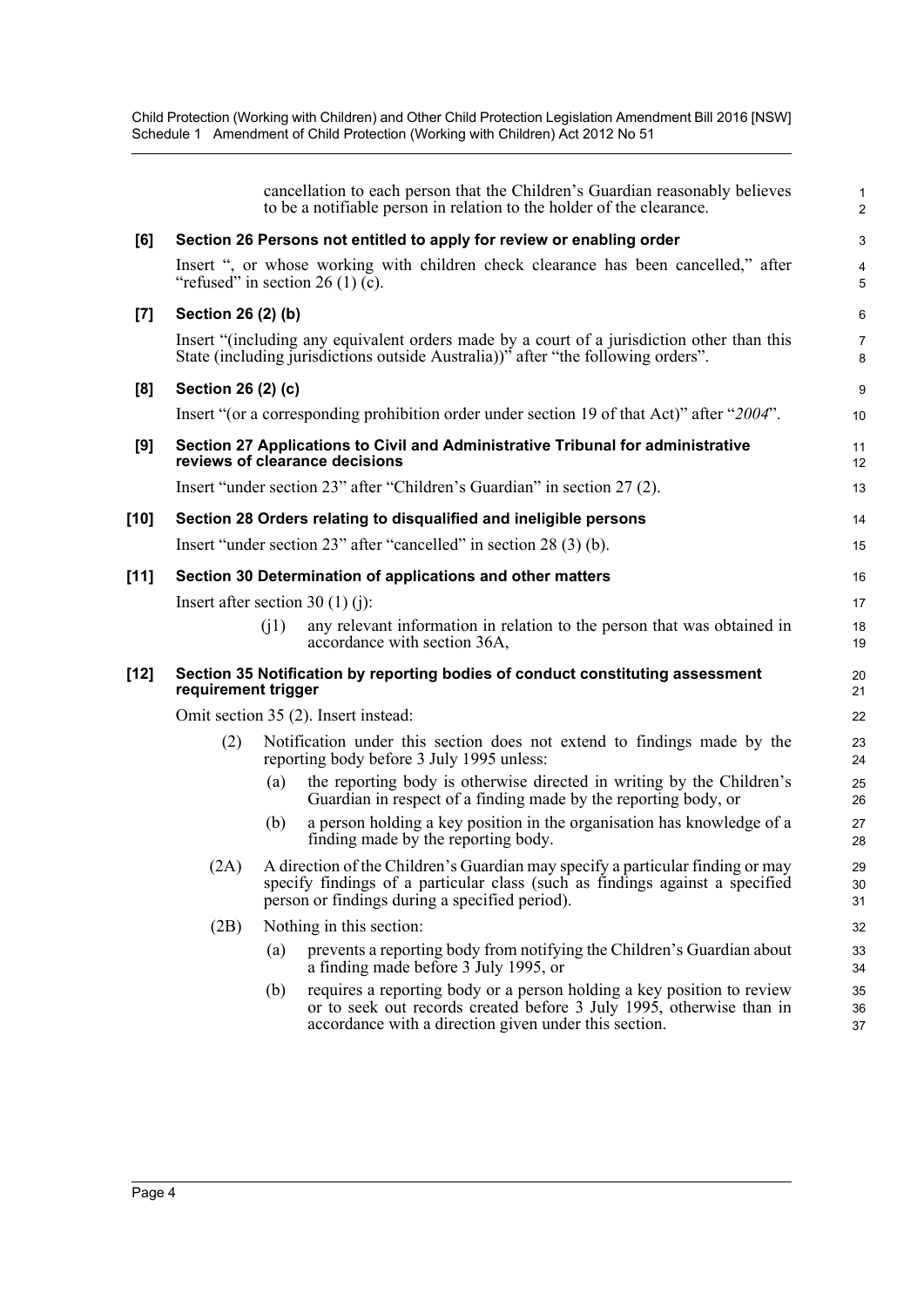| [13]   | <b>Section 36A</b>                                                        |                                                          |                                                                                                                                                                                                                                                                                                                                                                                                              |                                   |  |
|--------|---------------------------------------------------------------------------|----------------------------------------------------------|--------------------------------------------------------------------------------------------------------------------------------------------------------------------------------------------------------------------------------------------------------------------------------------------------------------------------------------------------------------------------------------------------------------|-----------------------------------|--|
|        |                                                                           |                                                          | Insert after section 36:                                                                                                                                                                                                                                                                                                                                                                                     | 2                                 |  |
|        | 36A                                                                       | Exchange of information to bodies in other jurisdictions |                                                                                                                                                                                                                                                                                                                                                                                                              |                                   |  |
|        |                                                                           | (1)                                                      | In this section:                                                                                                                                                                                                                                                                                                                                                                                             | 4                                 |  |
|        |                                                                           |                                                          | working with children check information means information relevant to<br>determining whether to grant or cancel a working with children check<br>clearance (or its equivalent in another jurisdiction) to a person and may<br>include any information about the person.                                                                                                                                      | 5<br>$\,6$<br>$\overline{7}$<br>8 |  |
|        |                                                                           | (2)                                                      | The object of this section is to provide for the exchange of working with<br>children check information between the Children's Guardian and bodies that<br>administer working with children check clearances in other jurisdictions.                                                                                                                                                                         | 9<br>10<br>11                     |  |
|        |                                                                           | (3)                                                      | The Minister may, by order published in the Gazette, make protocols setting<br>out the circumstances under which working with children check information<br>may be exchanged under this section.                                                                                                                                                                                                             | 12<br>13<br>14                    |  |
|        |                                                                           | (4)                                                      | The protocols may contain recommended privacy standards for bodies in other<br>jurisdictions and may prohibit the disclosure of information under this section<br>that do not adopt those standards.                                                                                                                                                                                                         | 15<br>16<br>17                    |  |
|        |                                                                           | (5)                                                      | The Minister is to consult with the Privacy Commissioner in the preparation<br>of the protocols.                                                                                                                                                                                                                                                                                                             | 18<br>19                          |  |
|        |                                                                           | (6)                                                      | The Children's Guardian may exchange working with children check<br>information with bodies that administer working with children check<br>clearances in other jurisdictions, but only if the exchange is in accordance with<br>the protocols.                                                                                                                                                               | 20<br>21<br>22<br>23              |  |
|        |                                                                           | (7)                                                      | If a person, acting in good faith, exchanges working with children check<br>information in accordance with this section, that person is not liable to any<br>civil or criminal action, or any disciplinary action, for exchanging the<br>information.                                                                                                                                                        | 24<br>25<br>26<br>27              |  |
|        |                                                                           | (8)                                                      | Nothing in this section limits an exchange of working with children check<br>information that is otherwise permitted under any Act or law.                                                                                                                                                                                                                                                                   | 28<br>29                          |  |
| [14]   | Section 45 Unauthorised disclosure or dishonest collection of information |                                                          |                                                                                                                                                                                                                                                                                                                                                                                                              |                                   |  |
|        | Insert after section 45 $(2)$ :                                           |                                                          |                                                                                                                                                                                                                                                                                                                                                                                                              |                                   |  |
|        |                                                                           | (3)                                                      | For the avoidance of doubt, if a worker has consented to the disclosure to an<br>agency prescribed by the regulations of information indicating that a criminal<br>record check did not disclose any criminal record in relation to the worker, the<br>Children's Guardian may, at the time of the verification of the worker under<br>section 9A, disclose that information to the Secretary of the agency. | 32<br>33<br>34<br>35<br>36        |  |
| $[15]$ | <b>Section 45A</b>                                                        |                                                          |                                                                                                                                                                                                                                                                                                                                                                                                              |                                   |  |
|        | Insert after section 45:                                                  |                                                          |                                                                                                                                                                                                                                                                                                                                                                                                              |                                   |  |
|        | 45A                                                                       |                                                          | <b>False or misleading statements</b>                                                                                                                                                                                                                                                                                                                                                                        | 39                                |  |
|        |                                                                           |                                                          | A person must not, in any application under this Act or the regulations, or in<br>connection with an inquiry made by the Children's Guardian in relation to any<br>such application, make a statement or furnish information that the person<br>knows to be false or misleading in a material particular.<br>Maximum penalty: 5 penalty units.                                                               | 40<br>41<br>42<br>43<br>44        |  |
|        |                                                                           |                                                          |                                                                                                                                                                                                                                                                                                                                                                                                              |                                   |  |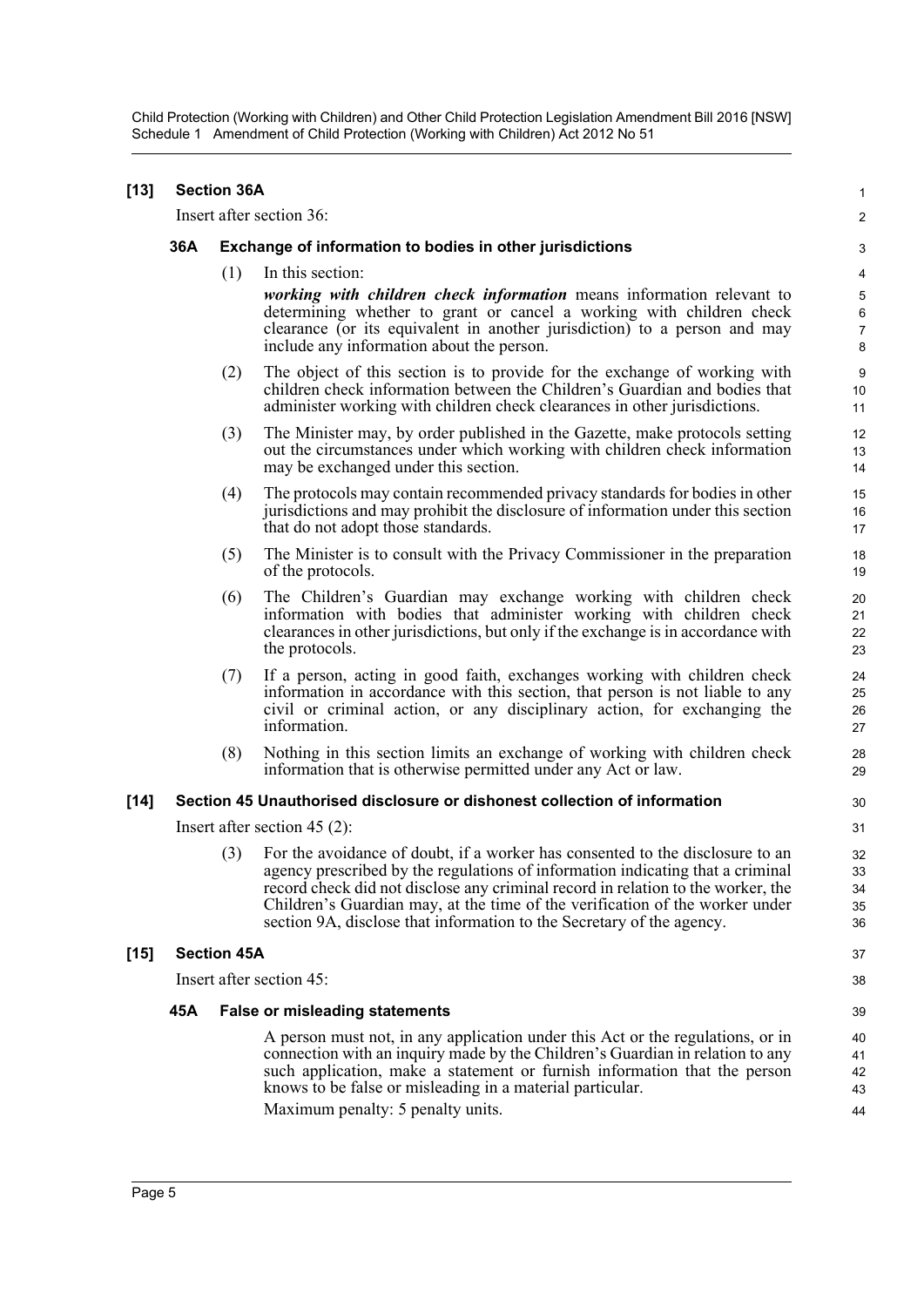| $[16]$ | Schedule 3 Savings, transitional and other provisions |     |                                                                                                                                                                                                                                                                                                                                                             |                            |  |
|--------|-------------------------------------------------------|-----|-------------------------------------------------------------------------------------------------------------------------------------------------------------------------------------------------------------------------------------------------------------------------------------------------------------------------------------------------------------|----------------------------|--|
|        | Omit clause 16. Insert instead:                       |     |                                                                                                                                                                                                                                                                                                                                                             |                            |  |
|        | 16                                                    |     | <b>Matters for consideration</b>                                                                                                                                                                                                                                                                                                                            |                            |  |
|        |                                                       | (1) | Sections 15 and 30, as amended by the amending Act, do not apply to an<br>application for a clearance or an application for an administrative review of a<br>decision to refuse an application for a clearance.                                                                                                                                             | 4<br>5<br>6                |  |
|        |                                                       | (2) | In this clause:                                                                                                                                                                                                                                                                                                                                             | $\overline{7}$             |  |
|        |                                                       |     | <i>application for a clearance</i> means an application for a working with children<br>check clearance made by a person before 2 November 2015.                                                                                                                                                                                                             | 8<br>9                     |  |
| $[17]$ |                                                       |     | Schedule 3, Part 5                                                                                                                                                                                                                                                                                                                                          | 10                         |  |
|        | Insert after Part 4:                                  |     |                                                                                                                                                                                                                                                                                                                                                             |                            |  |
|        | Part 5                                                |     | Provisions consequent on enactment of Child<br><b>Protection (Working with Children) and Other Child</b><br><b>Protection Legislation Amendment Act 2016</b>                                                                                                                                                                                                | 12<br>13<br>14             |  |
|        | 23                                                    |     | <b>Definition</b>                                                                                                                                                                                                                                                                                                                                           |                            |  |
|        |                                                       |     | In this Part:                                                                                                                                                                                                                                                                                                                                               | 16                         |  |
|        |                                                       |     | amending Act means the Child Protection (Working with Children) and Other<br>Child Protection Legislation Amendment Act 2016.                                                                                                                                                                                                                               | 17<br>18                   |  |
|        | 24                                                    |     | Cancellation of clearance where information has not been provided                                                                                                                                                                                                                                                                                           | 19                         |  |
|        |                                                       |     | Section 16, as amended by the amending Act, extends to a request for further<br>information made before that amendment. However, in such a case the<br>Children's Guardian must not cancel a clearance until at least 3 months after<br>that amendment.                                                                                                     | 20<br>21<br>22<br>23       |  |
|        | 25                                                    |     | <b>Reviews and appeals</b>                                                                                                                                                                                                                                                                                                                                  | 24                         |  |
|        |                                                       |     | An amendment made to a provision of Part 4 of this Act by the amending Act<br>does not apply to or in respect of a review (or an appeal arising from a review)<br>if the review commenced before that amendment and that provision, as in<br>force immediately before that amendment, continues to apply to and in respect<br>of any such review or appeal. | 25<br>26<br>27<br>28<br>29 |  |
|        | 26                                                    |     | False and misleading information and statements                                                                                                                                                                                                                                                                                                             | 30                         |  |
|        |                                                       |     | Section 45A, as inserted by the amending Act, does not extend to a statement<br>made or information furnished before the commencement of that section.                                                                                                                                                                                                      | 31<br>32                   |  |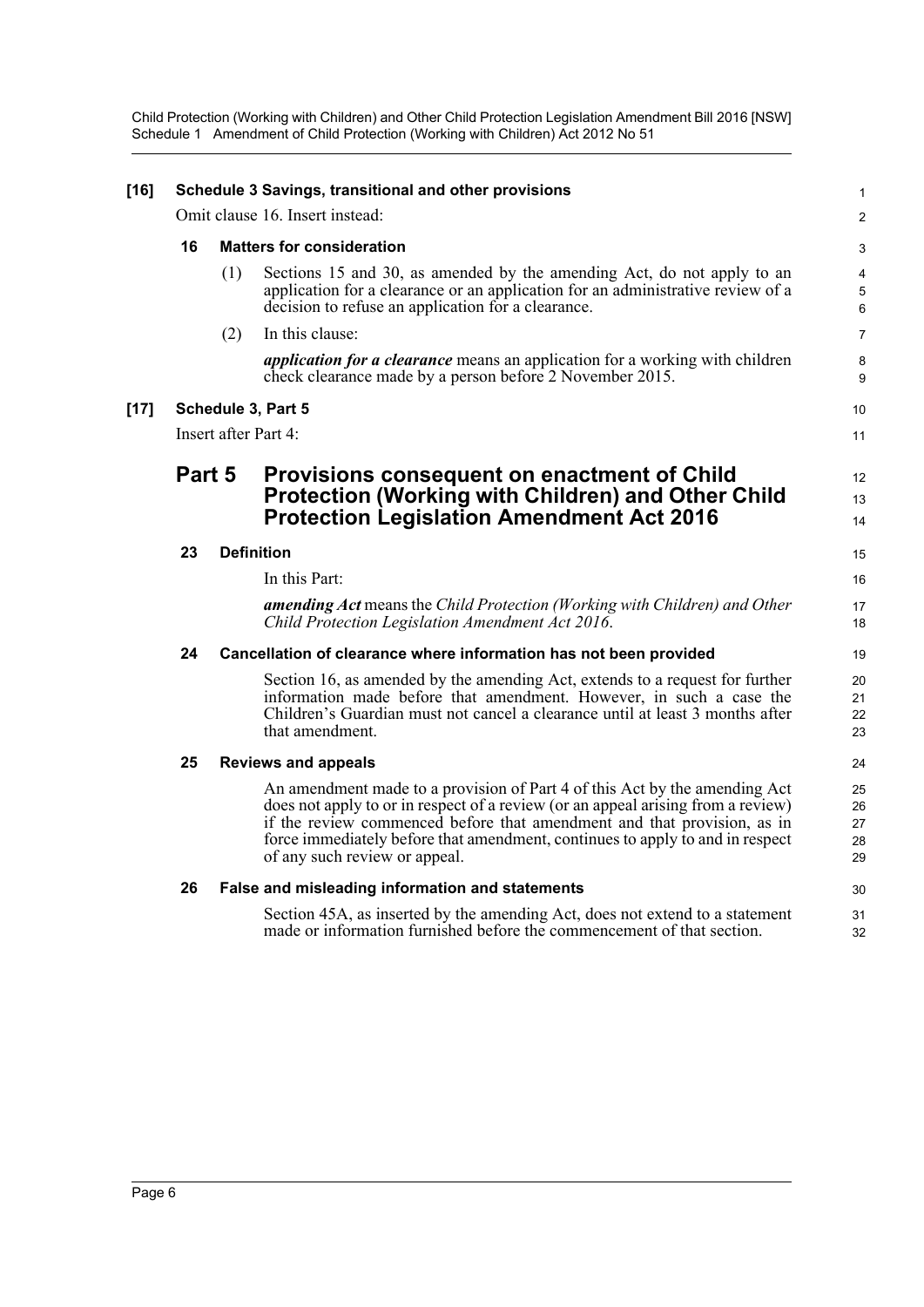Child Protection (Working with Children) and Other Child Protection Legislation Amendment Bill 2016 [NSW] Schedule 2 Amendment of Children and Young Persons (Care and Protection) Act 1998 No 157

## <span id="page-11-0"></span>**Schedule 2 Amendment of Children and Young Persons (Care and Protection) Act 1998 No 157**

#### **[1] Sections 226A and 226B**

Insert after section 226:

#### **226A Enforcement of undertakings**

(1) The Children's Guardian may accept a written undertaking given by a person for the purposes of this section in connection with a matter in relation to which the Children's Guardian has a function under this Act.

1  $\mathfrak{p}$ 

3 4

- (2) Without limiting subsection (1), an undertaking that the Children's Guardian may accept includes an undertaking to carry out a restorative justice activity.
- (3) The person may withdraw or vary the undertaking at any time, but only with the consent in writing of the Children's Guardian. The consent of the Children's Guardian is required even if the undertaking purports to authorise withdrawal or variation of the undertaking without that consent.
- (4) The Children's Guardian may apply to the Supreme Court for an order under subsection (5) if the Children's Guardian considers that the person who gave the undertaking has breached any of its terms.
- (5) The Court may make all or any of the following orders if it is satisfied that the person has breached a term of the undertaking:
	- (a) an order directing the person to comply with that term of the undertaking,
	- (b) an order directing the person to pay to the State an amount not exceeding the amount of any financial benefit that the person has obtained directly or indirectly and that is reasonably attributable to the breach,
	- (c) any order that the Court thinks appropriate directing the person to compensate any other person who has suffered loss or damage as a result of the breach,
	- (d) an order suspending or revoking any employer's authority,
	- (e) any other order the Court considers appropriate.

#### **226B Power to compel production of information**

- (1) The Children's Guardian may, by notice in writing, request that a person provide the Children's Guardian with information (including documents) relevant to the exercise of its functions relating to the employment of children.
- (2) A notice under subsection (1) may be given for the purposes of:
	- (a) preparing submissions to the Supreme Court under this Act, or
	- (b) investigating a complaint relating to the employment of children.
- (3) A person to whom any such request is given is by this section authorised to provide the Children's Guardian with the information requested.
- (4) A notice under this section may specify a day on or before which the notice is to be complied with.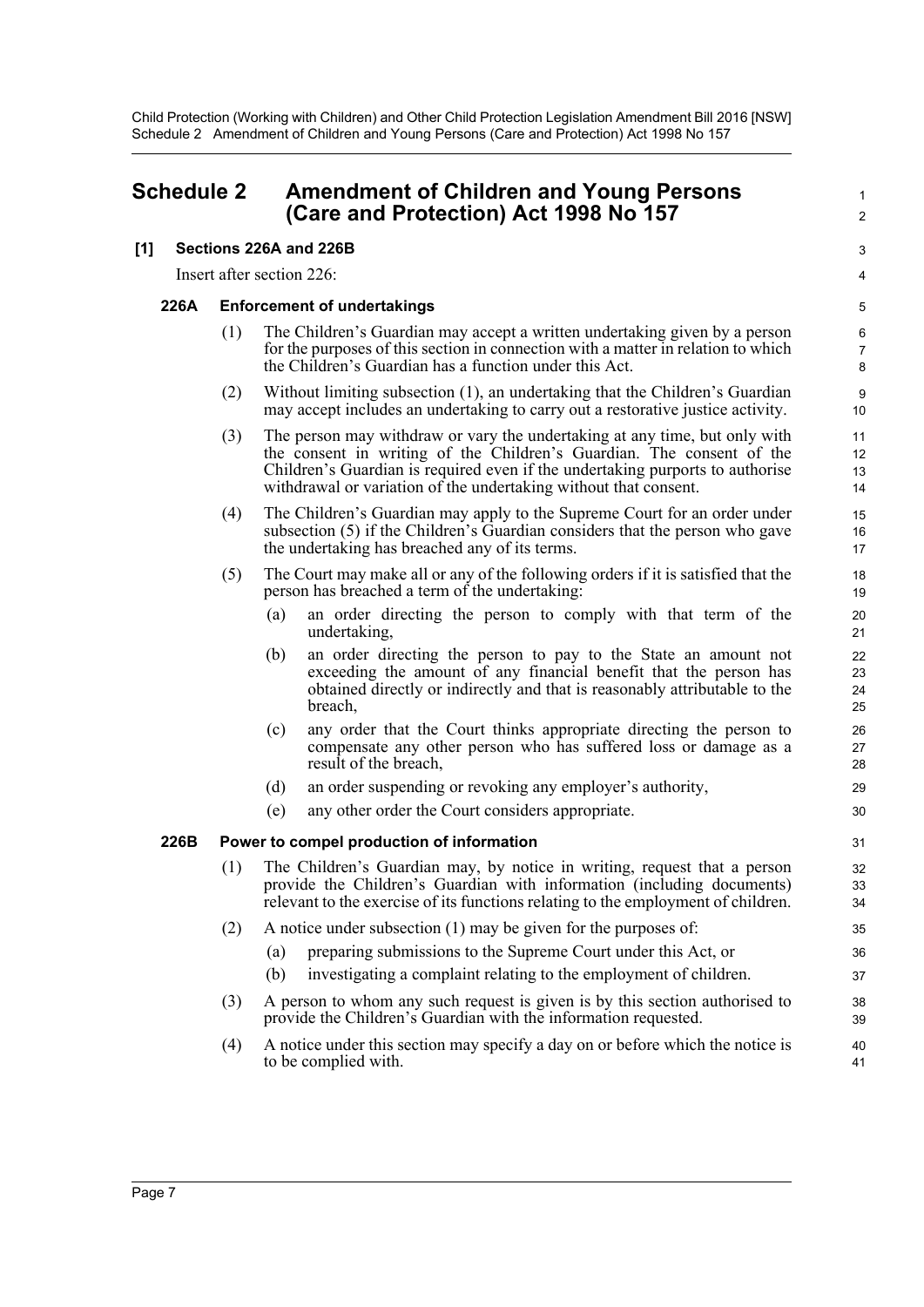- (5) If documents are given to the Children's Guardian under this section, the Children's Guardian:
	- (a) may take possession of, and make copies of or take extracts from, the documents, and
	- (b) may keep possession of the documents for such period as is necessary for the purposes of preparing the submission or investigating the complaint, and
	- (c) during that period must permit them to be inspected at all reasonable times by the persons who would be entitled to inspect them if they were not in the possession of the Children's Guardian.

#### **[2] Section 236A**

Insert after section 236:

#### **236A Entry without warrant into premises—suspected employment of children**

- (1) This section applies to any premises that the Children's Guardian reasonably suspects is a place at which a person is employing a child in contravention of Chapter 13.
- (2) The Children's Guardian may, at any time, enter and inspect any premises to which this section applies without the need for any authority other than that conferred by this section for the purpose of ensuring that the provisions of Chapter 13 with respect to the premises are being complied with.
- (3) Nothing in this section authorises the entry of a dwelling.

#### **[3] Section 259A Penalty notices**

Insert at the end of section 259A (10) (b):

, or

(c) an employee of the Office of the Children's Guardian authorised in writing by the Children's Guardian as an authorised officer for the purposes of this section.

11 12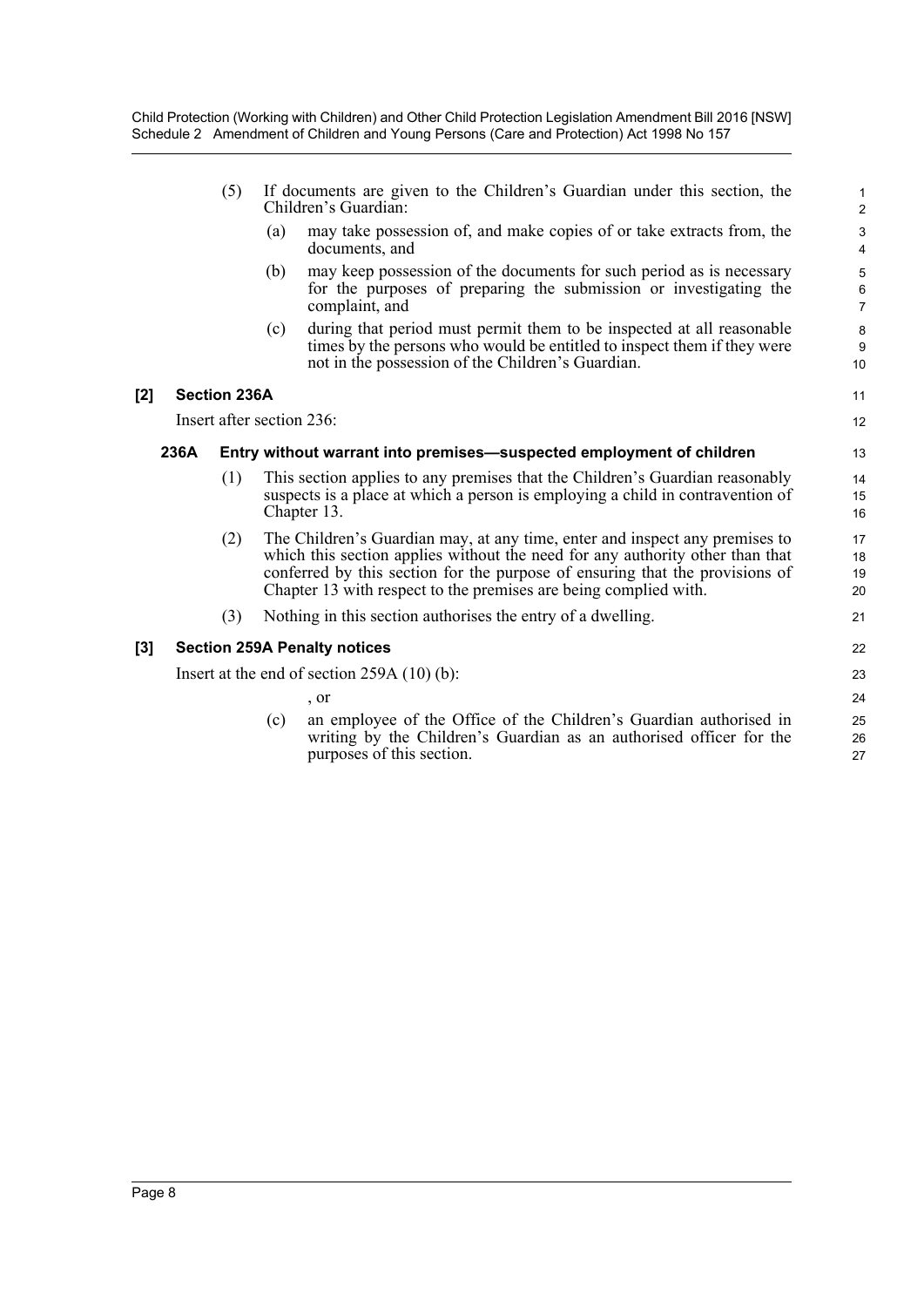Child Protection (Working with Children) and Other Child Protection Legislation Amendment Bill 2016 [NSW] Schedule 3 Amendment of Teaching Service Act 1980 No 23

<span id="page-13-0"></span>

|       | <b>Schedule 3</b>    |     |                            | <b>Amendment of Teaching Service Act 1980 No 23</b>                                                                                                                                                                                                                                                                                                                                      | 1                          |
|-------|----------------------|-----|----------------------------|------------------------------------------------------------------------------------------------------------------------------------------------------------------------------------------------------------------------------------------------------------------------------------------------------------------------------------------------------------------------------------------|----------------------------|
| [1]   |                      |     |                            | Section 93L Suspension of officers from duty pending certain decisions or on<br>lapsing of working with children check clearance                                                                                                                                                                                                                                                         | $\overline{2}$<br>3        |
|       |                      |     |                            | Insert after section 93L $(2)$ (a):                                                                                                                                                                                                                                                                                                                                                      | 4                          |
|       |                      |     | (a1)                       | is a charged person within the meaning of Part 4B, or                                                                                                                                                                                                                                                                                                                                    | 5                          |
| [2]   |                      |     |                            | <b>Section 93R Definitions</b>                                                                                                                                                                                                                                                                                                                                                           | 6                          |
|       |                      |     |                            | Insert in alphabetical order in section 93R (1):                                                                                                                                                                                                                                                                                                                                         | $\overline{7}$             |
|       |                      |     |                            | <i>charged person</i> means a person whose working with children check clearance<br>is cancelled pending determination of proceedings against the person for an<br>offence specified in Schedule 2 to the Child Protection (Working with<br>Children) Act 2012.                                                                                                                          | 8<br>9<br>10<br>11         |
| $[3]$ |                      |     |                            | Section 93R (1), definition of "unauthorised person"                                                                                                                                                                                                                                                                                                                                     | 12                         |
|       |                      |     |                            | Omit paragraph (a). Insert instead:                                                                                                                                                                                                                                                                                                                                                      | 13                         |
|       |                      |     | (a)                        | a person whose working with children check clearance is cancelled<br>under section 23 of the Child Protection (Working with Children) Act<br>2012, other than a charged person, or                                                                                                                                                                                                       | 14<br>15<br>16             |
|       |                      |     | $\left( \text{al} \right)$ | a charged person on the person being convicted (within the meaning of<br>the Child Protection (Working with Children) Act 2012) of an offence<br>specified in Schedule 2 to that Act, or                                                                                                                                                                                                 | 17<br>18<br>19             |
|       |                      |     |                            | Note. A conviction includes a finding that the charge for an offence is proven,<br>or that a person is guilty of an offence, even though the court does not<br>proceed to conviction (see the definition of conviction in the Child<br>Protection (Working with Children) Act 2012).                                                                                                     | 20<br>21<br>22<br>23       |
| [4]   |                      |     |                            | Section 93W Effect of person obtaining working with children check clearance                                                                                                                                                                                                                                                                                                             | 24                         |
|       |                      |     |                            | Omit section 93W (2) and (3). Insert instead:                                                                                                                                                                                                                                                                                                                                            | 25                         |
|       |                      | (2) |                            | If the person is granted a clearance and a period of not more than 12 months<br>has elapsed since the date on which the person's employment was terminated<br>under section 93T, the person is entitled to be reinstated to, or re-employed in,<br>a position in the Teaching Service that is similar to the position that the person<br>held when his or her employment was terminated. | 26<br>27<br>28<br>29<br>30 |
| $[5]$ |                      |     |                            | <b>Schedule 3 Savings and transitional provisions</b>                                                                                                                                                                                                                                                                                                                                    | 31                         |
|       | Insert after Part 5: |     |                            |                                                                                                                                                                                                                                                                                                                                                                                          |                            |
|       | Part 6               |     |                            | <b>Provisions consequent on enactment of Child</b><br><b>Protection (Working with Children) and Other Child</b><br><b>Protection Legislation Amendment Act 2016</b>                                                                                                                                                                                                                      | 33<br>34<br>35             |
|       | 22                   |     | section 93T                | Secretary may reinstate or re-employ certain persons dismissed under                                                                                                                                                                                                                                                                                                                     | 36<br>37                   |
|       |                      | (1) |                            | In this clause:                                                                                                                                                                                                                                                                                                                                                                          | 38                         |
|       |                      |     |                            | <b>amending Act</b> means the Child Protection (Working with Children) and Other<br>Child Protection Legislation Amendment Act 2016.                                                                                                                                                                                                                                                     | 39<br>40                   |
|       |                      |     |                            | <i>dismissed person</i> means an officer or temporary employee who, before the<br>commencement of the amending Act, was dismissed under section 93T<br>because the person's working with children check clearance was cancelled as                                                                                                                                                       | 41<br>42<br>43             |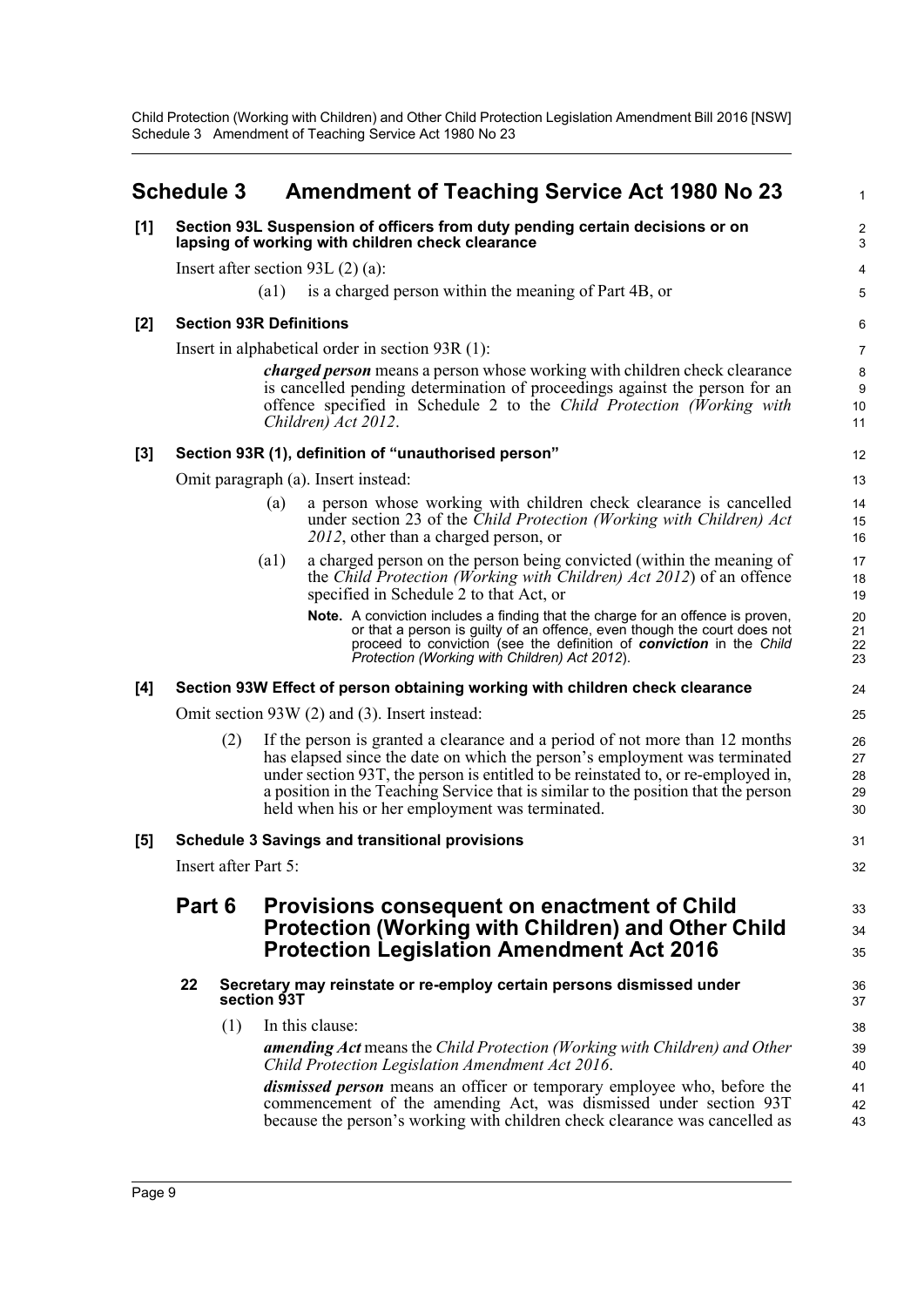a consequence of the commencement of proceedings against the person in relation to an offence.

18 19

- (2) The Secretary may reinstate a dismissed person to, or re-employ a dismissed person in, a position in the Teaching Service that is similar to the position that the person held when his or her employment was terminated.
- (3) The Secretary must not reinstate or re-employ a dismissed person under subclause (2) if the person is or becomes an unauthorised person (within the meaning of Part 4B, as amended by the amending Act).
- (4) A dismissed person, on being reinstated or re-employed under this clause, is taken for the purposes of this Act or any other Act or law:
	- (a) to have never been dismissed from the Teaching Service, and
	- (b) to have been on leave without pay during the period between dismissal and reinstatement or re-employment.
- (5) However, the Secretary may, after reinstating or re-employing a dismissed person under this clause, suspend the dismissed person under section 93L (2) (a1), pending the outcome of the relevant proceedings.
- (6) Nothing in this clause entitles the dismissed person to the payment of damages or compensation (on any ground) for any termination of employment or other related matter done or omitted in accordance with Part 4B. 17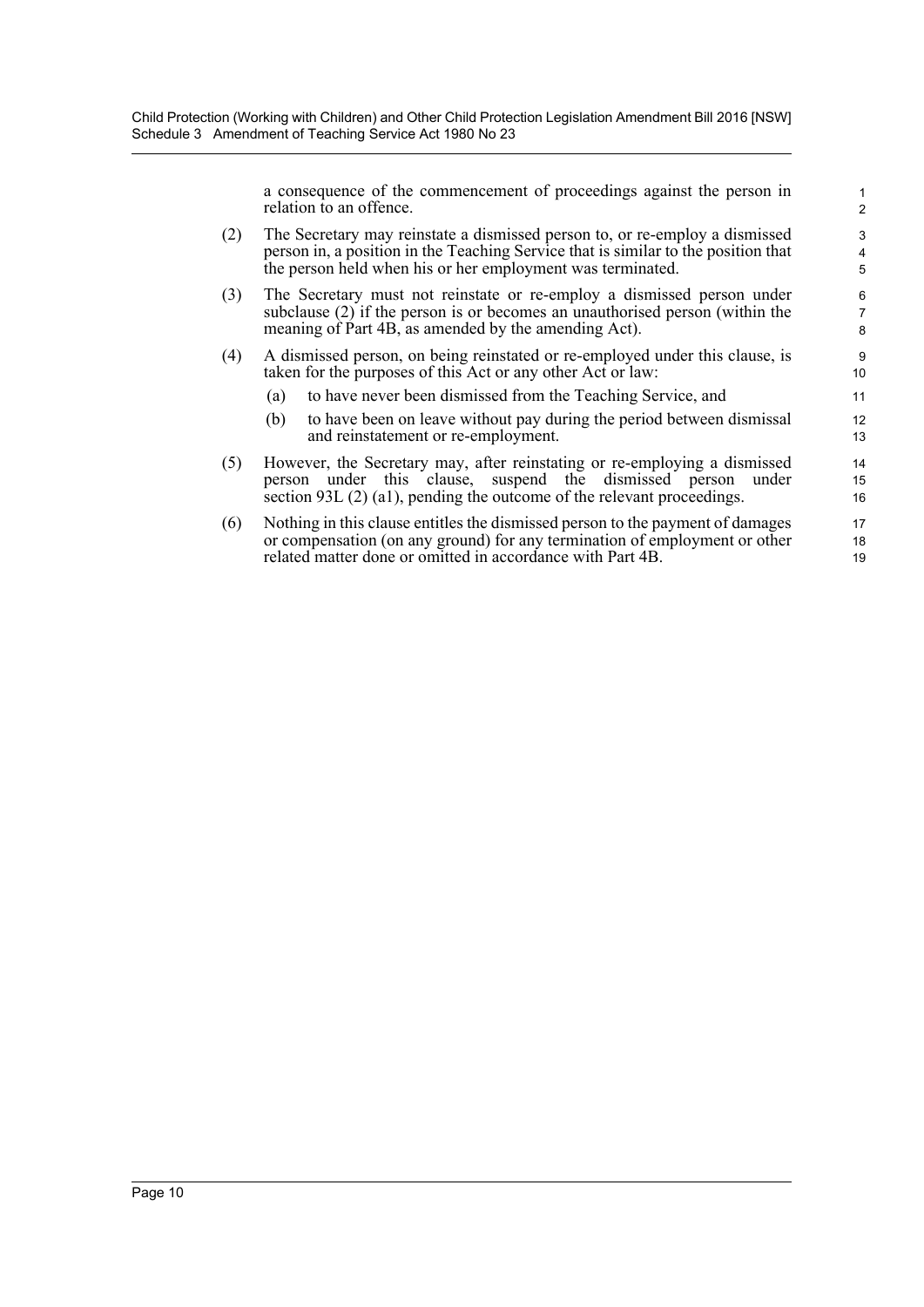Child Protection (Working with Children) and Other Child Protection Legislation Amendment Bill 2016 [NSW] Schedule 4 Amendment of Education (School Administrative and Support Staff) Act 1987 No 240

## <span id="page-15-0"></span>**Schedule 4 Amendment of Education (School Administrative and Support Staff) Act 1987 No 240**

#### **[1] Section 32D Suspension of employees from duty pending certain decisions or on lapsing of working with children check clearance**

Insert after section 32D (2) (a):

(a1) is a charged person within the meaning of Part 6A, or

#### **[2] Section 32I Definitions**

Insert in alphabetical order in section 32I (1):

*charged person* means a person whose working with children check clearance is cancelled pending determination of proceedings against the person for an offence specified in Schedule 2 to the *Child Protection (Working with Children) Act 2012*.

1  $\mathfrak{p}$ 

32 33

34 35 36

#### **[3] Section 32I (1), definition of "unauthorised person"**

Omit paragraph (a). Insert instead:

- (a) a person whose working with children check clearance is cancelled under section 23 of the *Child Protection (Working with Children) Act 2012*, other than a charged person, or
- (a1) a charged person on the person being convicted (within the meaning of the *Child Protection (Working with Children) Act 2012*) of an offence specified in Schedule 2 to that Act, or
	- **Note.** A conviction includes a finding that the charge for an offence is proven, or that a person is guilty of an offence, even though the court does not proceed to conviction (see the definition of *conviction* in the *Child Protection (Working with Children) Act 2012*).

#### **[4] Section 32N Effect of person obtaining working with children check clearance**

Omit section 32N (2) and (3). Insert instead:

(2) If the person is granted a clearance and a period of not more than 12 months has elapsed since the date on which the person's employment was terminated under section 32K, the person is entitled to be reinstated to, or re-employed in, a position that is similar to the position that the person held when his or her employment was terminated.

#### **[5] Schedule 1 Savings, transitional and other provisions**

Insert after Part 2:

### **Part 3 Provisions consequent on enactment of Child Protection (Working with Children) and Other Child Protection Legislation Amendment Act 2016**

- **6 Secretary may reinstate or re-employ certain persons dismissed under section 32K**
	- (1) In this clause:

*amending Act* means the *Child Protection (Working with Children) and Other Child Protection Legislation Amendment Act 2016*.

*dismissed person* means a permanent employee who, before the commencement of the amending Act, was dismissed under section 32K